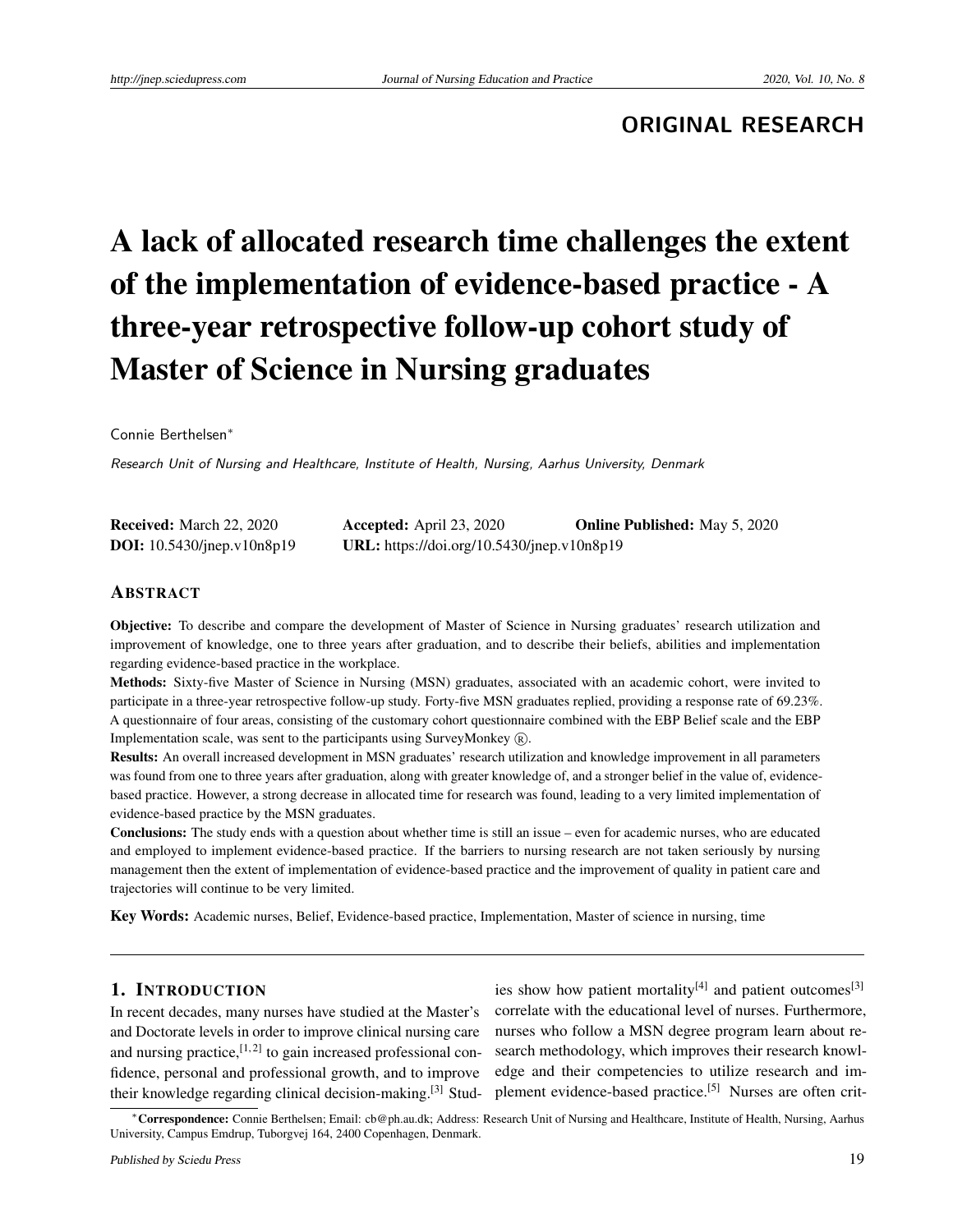icized for their synonymous use of research utilization and evidence-based practice.<sup>[\[6,](#page-9-5)[7\]](#page-9-6)</sup> According to Hulme,<sup>[\[6\]](#page-9-5)</sup> the two approaches differ and are two different ways of working. Research utilization is the mere use of research methods to develop and implement research results.<sup>[\[6\]](#page-9-5)</sup> Evidence-based practice has been described in the context of medicine as the collection and integration of the most valid research-based, clinically observed, and patient-reported evidence.<sup>[\[8\]](#page-9-7)</sup> Rycroft-Malone and colleagues<sup>[\[9\]](#page-9-8)</sup> expanded the concept of evidence-based practice in nursing by adding knowledge from the local context on a micro (individual), meso (team within the department), and macro (hospital) level. Research utilization is therefore only a part of evidence-based practice – the research-based practice.

Implementation of evidence-based practice is described as the uptake of the most valid knowledge from research, clinical experience, and patients' preferences into routine practice to improve quality of patient care.<sup>[\[9\]](#page-9-8)</sup> To strengthen the implementation procedure several strategies and models have been developed concerning nursing.<sup>[\[10\]](#page-9-9)</sup> Amongst these are the Stetler-model for applying research findings into practice, where six phases guides the researchers from considering the use of findings to evaluation of actual use in practice, [\[11\]](#page-9-10) and the PARiSH model in which building bridges between innovation and the implementation context is of key relevance and focus.[\[12\]](#page-9-11) The implementation process does however also require an interest and motivation<sup>[\[13\]](#page-9-12)</sup> and knowledge on research<sup>[\[14,](#page-9-13) [15\]](#page-10-0)</sup> from the clinical nurses. Also the research findings needs to be applicable to implementation, which Hallberg[\[16\]](#page-10-1) describes through the concept of translational research, where research needs to be translated to direct use in patient care in clinical practice. Despite the increased need for evidence-based practice, the implementation process by healthcare providers has been slow and inconsistent due to many barriers of a personal and organizational character.[\[17\]](#page-10-2) The barriers vary between clinical nurses and academic nurses. Barriers such as lack of academic role models,<sup>[\[18\]](#page-10-3)</sup> lack of support from the management,<sup>[\[19\]](#page-10-4)</sup> and col-leagues,<sup>[\[14\]](#page-9-13)</sup> and lack of knowledge,<sup>[\[13,](#page-9-12)[14\]](#page-9-13)</sup> are predominantly for clinical nurses. The barriers for academic nurses are bat-tling the "anti-academic" nursing culture<sup>[\[18\]](#page-10-3)</sup> and acceptance from medical doctors.[\[15\]](#page-10-0) The barrier of lack of time seems to be a mutual barrier across educational levels for nurses<sup>[\[15,](#page-10-0)[18\]](#page-10-3)</sup> and is found to be the most consistent number one barrier to research utilization in recent decades.[\[20\]](#page-10-5)

The objective of this three-year retrospective follow-up cohort study was to investigate whether the MSN graduates had developed their research knowledge and competencies one to three years after graduation and whether they actually used this knowledge to implement evidence-based practice.

The aim of the study was to describe and compare the development of MSN graduates' research utilization and improvement of knowledge, one to three years after graduation, and to describe their beliefs, abilities and implementation regarding evidence-based practice in the workplace.

Three research questions were developed to investigate the study aim:

-How have the MSN graduates developed their research utilization and improvement of knowledge one to three years after graduation?

-How do the MSN graduates describe their belief regarding evidence-based practice and their ability to implement it? -To what extent do MSN graduates implement evidencebased practice in the workplace?

#### 2. METHODS

## 2.1 Design

This study presents a three-year retrospective follow-up co-hort study of MSN graduates from a Danish university.<sup>[\[21\]](#page-10-6)</sup> The cohort design was appropriate for measuring the MSN graduates' progress of development over time<sup>[\[22\]](#page-10-7)</sup> and for exploring their use of research knowledge to implement evidence-based practice.

#### 2.2 Participants and settings

Participants for this study consisted of 65 MSN graduates, who had previously participated in the cohort study six and 12 months after their graduation.<sup>[\[21\]](#page-10-6)</sup> The participating MSN nurses had graduated from a Danish university and they lived and worked on the three main islands of Denmark: Zealand, Funen and Jutland. The participants were invited by email to participate in the three-year follow-up and were simultaneously offered a copy of the published articles of the prior cohort results.<sup>[\[21,](#page-10-6) [23\]](#page-10-8)</sup> Blind carbon copy was used to support the participants' anonymity in the emails. Completion of the questionnaire was considered to mean consent to participate.

#### 2.3 Data collection

Data were collected through a questionnaire in January of 2020 using SurveyMonkey $(R)$ . The questionnaire was first sent electronically to all 65 participating cohort-members. Gentle reminders were posted after one and two weeks, respectively, from the original date of submission.

#### 2.3.1 *The questionnaire*

The questionnaire for the three-year retrospective follow-up cohort study consisted of a combination of the purposive-constructed questionnaire from the cohort study<sup>[\[21\]](#page-10-6)</sup> supplemented with the EBP (evidence-based practice) Belief scale and the EBP Implementation scale.<sup>[\[17\]](#page-10-2)</sup>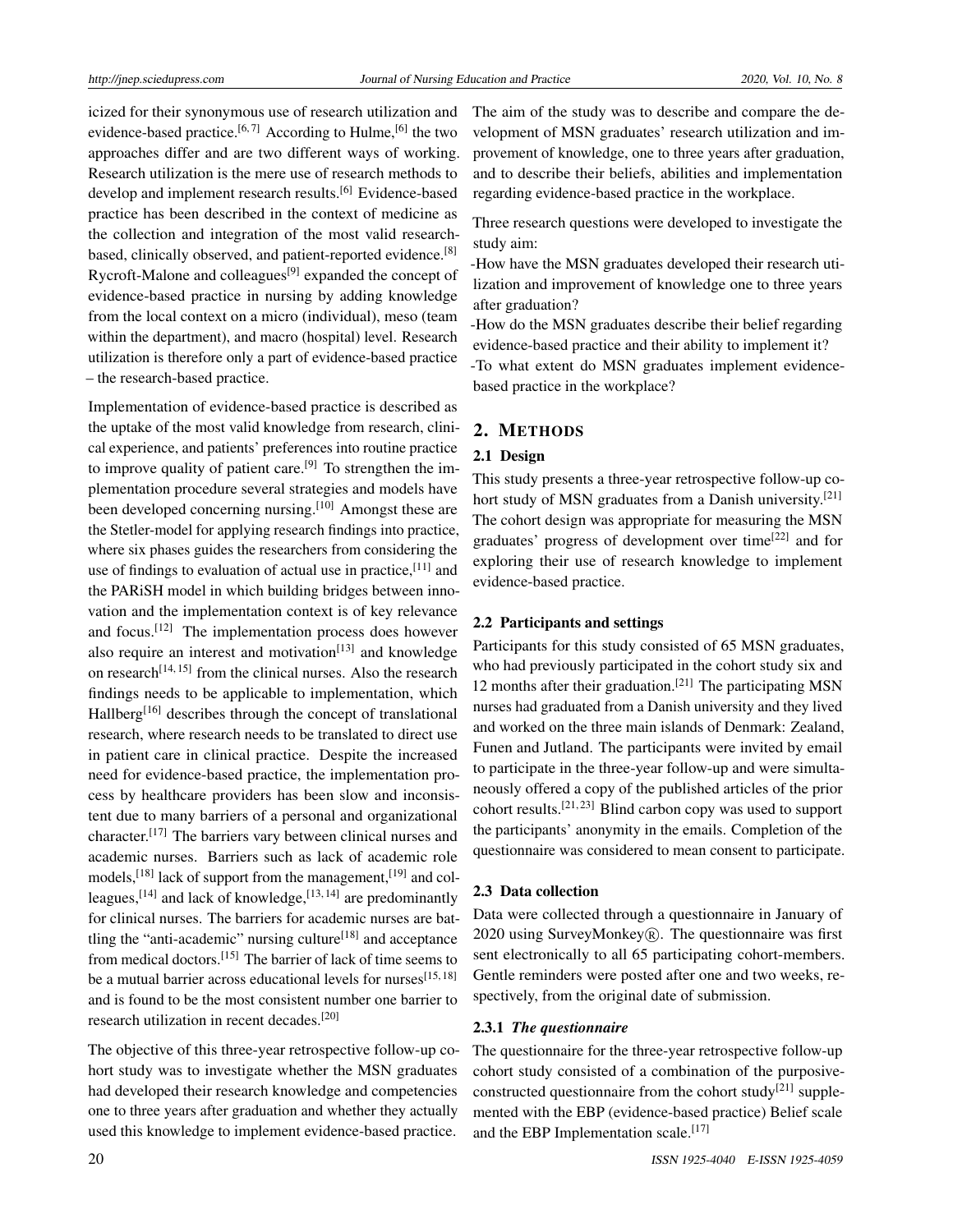#### 2.3.2 *The cohort questionnaire*

The purposive-constructed questionnaire from the cohort study<sup>[\[21\]](#page-10-6)</sup> was originally developed for a cross-sectional study investigating MSN students' expectations regarding participation in nursing research-related tasks in daily clinical practice after completion of their education.<sup>[\[24\]](#page-10-9)</sup> The questionnaire was based on a combination of items from six published questionnaires. $[25-30]$  $[25-30]$  The identification of the six questionnaires was based on a systematic literature search, where eligible questionnaires were assessed for content and construct validity and the specific items were selected after a critical discussion among the authors.[\[24\]](#page-10-9) Modifications of the questionnaire were made for the first cohort study, $[21]$  where questions on the students' expectations regarding opportu-nities for research utilization<sup>[\[29\]](#page-10-12)</sup> and motivation for research collaboration<sup>[\[30\]](#page-10-11)</sup> were omitted.<sup>[\[21\]](#page-10-6)</sup> Minor corrections were made for the current follow-up study questionnaire to avoid superfluous questions, hence Drennan's<sup>[\[25\]](#page-10-10)</sup> measurement of the nurses' professional qualifications was omitted. The cohort questionnaire for the three-year retrospective follow-up study therefore consisted of nine items from three previously published questionnaires<sup>[\[26](#page-10-13)[–28\]](#page-10-14)</sup> to describe and compare the development of MSN graduates' research utilization and improvement of knowledge:

-Seven items were included from the 59-item instrument developed to investigate clinical nurses' research capacity by Akerjordet and colleagues,<sup>[\[26\]](#page-10-13)</sup> covering work setting, employment position, weekly working hours, utilization of research in clinical practice, improvements in research knowledge, and time spent on research in clinical practice.

-One item was included from the 24-item questionnaire developed to investigate orthopedic nurses' attitudes towards clin-ical nursing research by Berthelsen and Hølge-Hazelton,<sup>[\[27\]](#page-10-15)</sup> covering utilization of research in the workplace.

-One item was included from the 11-item questionnaire developed to investigate research utilization and research-related activities of nurses by Parahoo,<sup>[\[28\]](#page-10-14)</sup> covering current participation in research projects in clinical practice.

#### 2.3.3 *The evidence-based practice questionnaires*

Two additional questionnaires, the EBP Belief scale and the EBP Implementation scale,  $[17]$  were included for the threeyear retrospective follow-up cohort study to describe the MSN graduates' confidence in, abilities to, and extent of implementation of evidence-based practice in the workplace. Melnyk and colleagues<sup>[\[17\]](#page-10-2)</sup> define evidence-based practice as "a problem-solving approach to the delivery of care that incorporates the best evidence from well-designed studies in combination with a clinician's expertise and patients' preferences within a context of caring". The scales were developed to investigate the extent of healthcare providers' use of evidence-based practice in clinical settings.

-The EBP Belief scale proposed to measure healthcare providers' beliefs in the value of evidence-based practice and confidence in their ability to implement it.<sup>[\[17\]](#page-10-2)</sup> The scale consists of 16 items with responses on a five-point Likertscale from 1 (strongly disagree) to 5 (strongly agree). The two last items consist of a reversed score based on a negative phrase. Inspired by the study of Stokke and colleagues<sup>[\[31\]](#page-10-16)</sup> the scale was divided into four subscales: (1) knowledge beliefs, (2) value beliefs, (3) resource beliefs, and (4) time and difficulty beliefs. All 16 items were included in the follow-up questionnaire.

-The EBP Implementation scale was designed to measure the extent of healthcare providers' implementation of evidence-based practice.<sup>[\[17\]](#page-10-2)</sup> The scale consists of 18 items with a 5-point frequency scale indicating how many times the respondent has performed the item in the last eight weeks. The scale ranges from 0 meaning "0 times" to 4, meaning ">8 times". All 18 items were included in the follow-up questionnaire.

Cronbach alpha reliability coefficients of the scales were .90 (EBP Belief Scale) and .96 (EBP Implementation Scale).<sup>[\[17\]](#page-10-2)</sup>

## 2.3.4 *The final questionnaire for the three-year retrospective follow-up cohort study*

The final questionnaire consisted of four areas and took, on average, 10 minutes to complete:

1) Demographic characteristics of the participants:

The demographic data of the participating MSN graduates, consisting of age, number of years qualified as a nurse, and number of years of experience in clinical practice. Characteristics also covered the participants' place and position of employment, and their working hours per week.<sup>[\[26\]](#page-10-13)</sup>

2) Research utilization and improvement of knowledge:

The second theme covered the MSN graduates' utilization of research,<sup>[\[26,](#page-10-13) [27\]](#page-10-15)</sup> their participation in research projects,<sup>[\[28\]](#page-10-14)</sup> weekly time spent on research,<sup>[\[26\]](#page-10-13)</sup> and their improvements in research knowledge.[\[26\]](#page-10-13)

3) Beliefs relating to evidence-based practice and abilities to implement it in the workplace:

The third theme covered the MSN graduates' beliefs about the value of evidence-based practice and their confidence in being able to implement it in the workplace based on the EBP Belief Scale.<sup>[\[17\]](#page-10-2)</sup>

4) Extent of implementation of evidence-based practice in the workplace. The fourth theme covered the extent to which the MSN graduates had implemented evidence-based practice in the workplace, based on the EBP Implementation Scale.<sup>[\[17\]](#page-10-2)</sup>

The last question gave the participants an opportunity to describe concrete examples of implementing evidence-based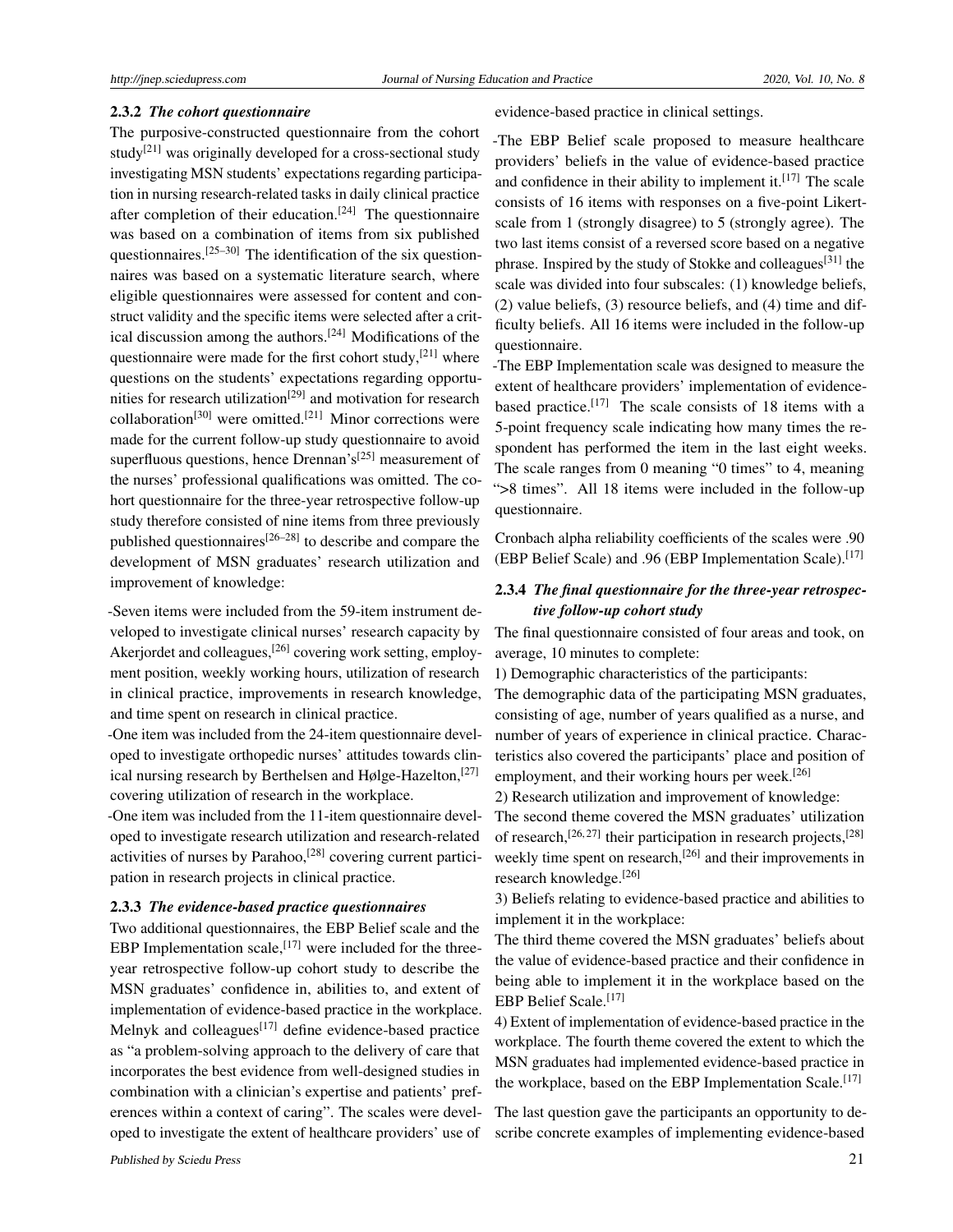practice in the workplace.

#### 2.4 Data analysis

Descriptive statistics using IBM SPSS version 25.0 were applied and the results are presented as numbers and percent-ages. A quantitative content analysis<sup>[\[22\]](#page-10-7)</sup> was performed to describe the MSN graduates' statements in the open-ended questions of the questionnaire.

#### 2.5 Ethical considerations

The three-year retrospective follow-up cohort study was approved by The Danish Data Protection Agency (J. nr. 2016- 051-000001/1694) and required no further approval from scientific or ethics committees. The participating MSN graduates were informed in writing, in the invitation sent by e-mail, about their ethical and judicial rights. They were also informed that the completed questionnaire would be considered to mean consent to participate.

## 3. RESULTS

Of the 65 MSN graduates, 31 completed the questionnaire after the first survey round. A gentle reminder was sent to those who had not replied, one and two weeks after the initial invitation, which resulted in an additional 14 MSN graduates completing the questionnaire after one  $(N = 8)$  and two weeks  $(N = 6)$  respectively. Forty-five MSN graduates completed the questionnaire, giving a response rate of 69.23%.

### 3.1 Characteristics of the participants

The majority of the MSN graduates were ages 30-39 (59.9%), 26.7% were 40-49, and 6.7% were over 55 years of age (see Table 1).

As shown in Table 1, half of the MSN graduates (48.9%) had completed their nursing training 0 to 9 years previously, while 33.3% had completed their training 10 to 19 years previously. Only a small proportion (2.2%) had completed their training more than 30 years previously. The majority of MSN graduates (55.6%) had worked in clinical practice for 0 to 9 years and 33.3% for 10 to 19 years. None of the MSN graduates had worked in clinical practice for more than 30 years (see Table 1).

The largest differences in employment settings were a decrease in 31.9% in hospital employment from one year after graduation (81.9%) and three years after graduation (50.0%) (see Table 2).

An increase of 9.9% was found in MSN graduates' employment in educational institutions. One-fourth (21.4%) of MSN graduates reported other employment settings, such as hospices, clinical research units, and regional and municipal

settings. The largest decrease in positions of employment was in the research and development area, from 59.2% to 22.7% (-36.5%). However, 40.5% of the MSN graduates reported being employed in other positions closely related to research and development, such as PhD students (15.9%), specialist nurses (6.8%), and clinical educators (6.8%). No large differences were detected in the MSN graduates' fulltime working hours (-0.7%). However, a small increase was found in MSN graduates working 30 to 35 hours per week (+6.7%) and a small decrease in part-time positions with less than 29 hours per week (-6.1%) (see Table 2).

Table 1. Characteristics of the participating MSN graduates

|                            | 3 years after graduation |
|----------------------------|--------------------------|
|                            | $(N = 45)$               |
| Age                        |                          |
| $30-34$ years              | 14 (31.1%)               |
| $35-39$ years              | 13 (28.8%)               |
| $40-44$ years              | 8 (17.8%)                |
| 45-49 years                | $4(8.9\%)$               |
| 50-54 years                | 3(6.7%)                  |
| $>55$ years                | 3(6.7%)                  |
| Years as qualified nurse   |                          |
| $0-9$ years                | 22 (48.9%)               |
| $10-19$ years              | 15 (33.3%)               |
| $20-29$ years              | $7(15.6\%)$              |
| >30 years                  | $1(2.2\%)$               |
| Years in clinical practice |                          |
| $0-9$ years                | 25 (55.6%)               |
| $10-19$ years              | 15 (33.3%)               |
| $20-29$ years              | $5(11.1\%)$              |
| $>30$ years                | $0(0.0\%)$               |

#### 3.2 Research utilization and improvement of knowledge

The MSN graduates had improved their utilization of the majority of their research activities from one to three years after graduation (see Table 3).

An increase was found in the majority of the MSN graduates' utilization of research. The largest increase was found in using qualitative methods and analysis (+20.2%), designing projects from own ideas (+19.6%), conducting presentations using power points (+17.3%), using statistical methods (+16.6%), and applying for research funding (+11.3%). However, the MSN graduates also increased their usage and abilities to getting ideas for new projects (+8.9%), searching for literature in databases (+8.6%), performing projects from own ideas (+7.5%), project management (+5.2%), and a smaller increase was found in understanding and evaluating English research papers (+1.1%) and developing clinical guidelines (+0.2%) (see Table 3).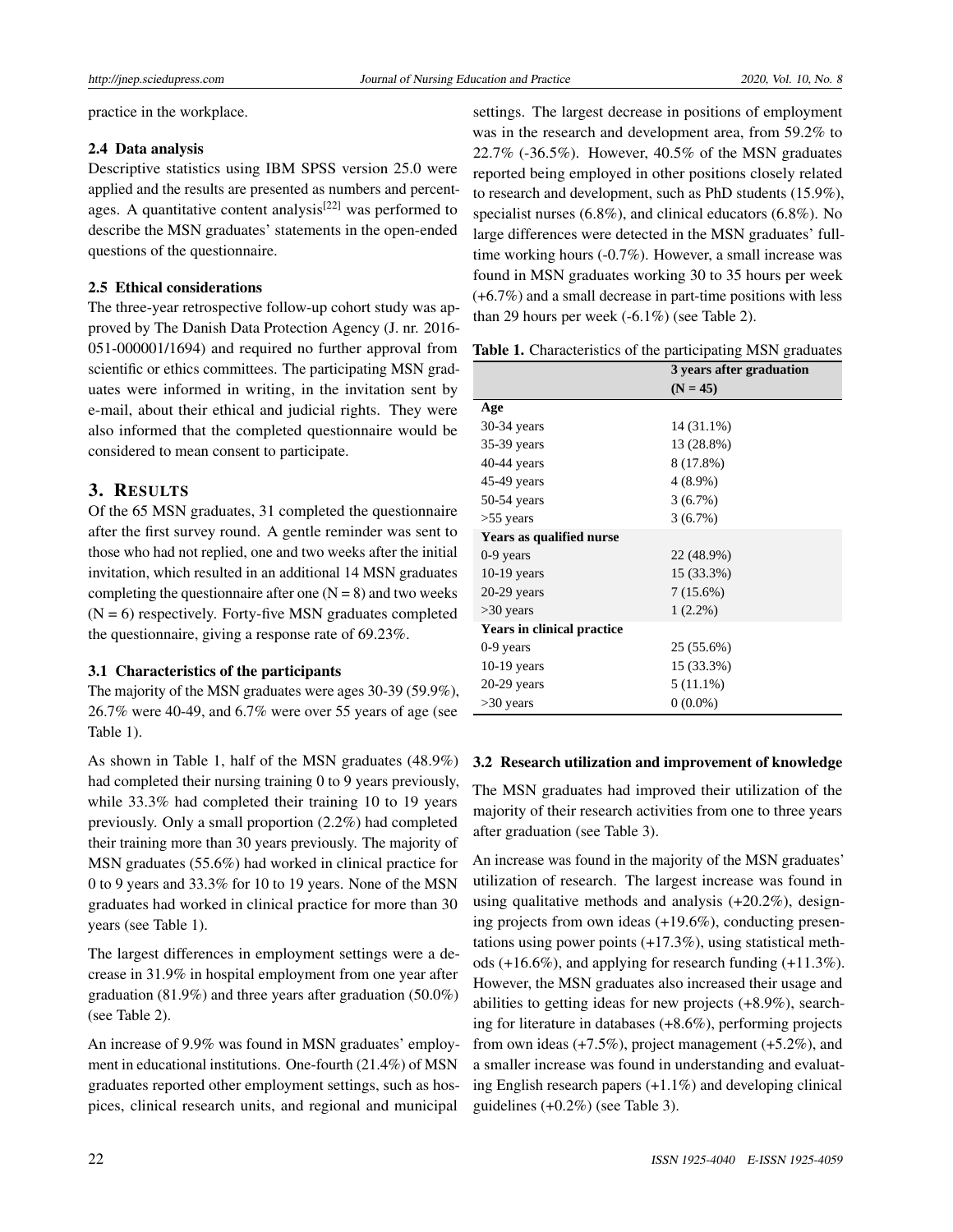|                               | 1 year after graduation | 3 years after graduation | Difference $(-\% )$ | $(+ 9/0)$ |
|-------------------------------|-------------------------|--------------------------|---------------------|-----------|
| Place of employment (setting) | $(N = 33)$              | $(N = 42)$               |                     |           |
| Community care                | $2(6.0\%)$              | $4(9.5\%)$               |                     | $+3.5%$   |
| Hospital care                 | 27 (81.9%)              | 21 (50.0%)               | $-31.9%$            |           |
| Educational institution       | $3(9.1\%)$              | 8 (19.0%)                |                     | $+9.9\%$  |
| Private care                  | $1(3.0\%)$              | $0(0\%)$                 | $-3.0\%$            |           |
| Other                         |                         | $9(21.4\%)$              |                     |           |
| <b>Position of employment</b> | $(N = 27)$              | $(N = 44)$               |                     |           |
| Management                    | $1(3.7\%)$              | $2(4.5\%)$               |                     | $+0.8\%$  |
| Research/development          | $16(59.2\%)$            | 10(22.7%)                | $-36.5%$            |           |
| Staff nurse                   | $6(22.2\%)$             | $9(20.5\%)$              | $-1.7\%$            |           |
| Teaching                      | $4(14.8\%)$             | 6(13.6%)                 | $-1.2%$             |           |
| Other                         |                         | $17(40.5\%)$             |                     |           |
| Working hours (per week)      | $(N = 47)$              | $(N = 41)$               |                     |           |
| Full-time (37 hours)          | 37 (78.7%)              | 32 (78.0%)               | $-0.7\%$            |           |
| Part-time (30-35 hours)       | $6(12.8\%)$             | 8 (19.5%)                |                     | $+6.7\%$  |
| Part-time $(< 29$ hours)      | $4(8.5\%)$              | $1(2.4\%)$               | $-6.1%$             |           |

Table 2. The MSN graduates' employment and working hours

Table 3. The development of the MSN graduates' utilization of research (multiple answers given)

|                                                           | 1 year after          | 3 years after         | <b>Difference</b> |           |
|-----------------------------------------------------------|-----------------------|-----------------------|-------------------|-----------|
|                                                           | graduation $(N = 49)$ | graduation $(N = 43)$ | $(-\frac{9}{6})$  | $(+ 9/0)$ |
| Getting ideas for new projects                            | 23 (46.9%)            | 24 (55.8%)            |                   | $+8.9\%$  |
| Designing projects from own ideas                         | 13 (26.5%)            | $20(46.1\%)$          |                   | $+19.6%$  |
| Performing projects from own ideas                        | 18 (36.7%)            | 19 (44.2%)            |                   | $+7.5%$   |
| Using qualitative methods and analysis                    | 22 (44.9%)            | 28 (65.1%)            |                   | $+20.2%$  |
| Using statistical analysis                                | $8(16.3\%)$           | 14 (32.6%)            |                   | $+16.6%$  |
| Searching for literature in databases (PubMed, CINAHL mm) | 22 (44.9%)            | 23 (53.5%)            |                   | $+8.6\%$  |
| Can understand and evaluate Danish research papers        | 19 (38.8%)            | $13(30.2\%)$          | $-8.6\%$          |           |
| Can understand and evaluate English research papers       | 20 (40.8%)            | 18 (41.9%)            |                   | $+1.1%$   |
| Developing posters                                        | 11 (22.5%)            | $9(20.9\%)$           | $-1.6%$           |           |
| Conducting presentations using PowerPoint                 | 20 (40.8%)            | 25 (58.1%)            |                   | $+17.3%$  |
| Writing professional papers                               | 13 (26.5%)            | $9(20.9\%)$           | $-5.6%$           |           |
| Writing scientific papers                                 | 13 (26.5%)            | 11 (25.6%)            | $-0.9\%$          |           |
| Applying for research funding                             | 7(14.3%)              | $11(25.6\%)$          |                   | $+11.3%$  |
| Project management                                        | $10(20.4\%)$          | $11(25.6\%)$          |                   | $+5.2%$   |
| Developing clinical guidelines                            | $9(18.4\%)$           | $8(18.6\%)$           |                   | $+0.2%$   |

A decrease in the MSN graduates' utilization of research was found in understanding and evaluating Danish research papers (-8.6%), writing professional papers (-5.6%), developing posters (-1.6%), and writing scientific papers (-0.9%) (see Table 3).

Three years after graduation 46.2% of the MSN graduates participated in a research project, giving an increase of 21.8%. A further increase was found in the MSN graduates developing  $(+18.1\%)$ , executing  $(+21.8\%)$ , and presenting  $(+7.8\%)$ a project (see Table 4).

An increase was also found in all items of the MSN graduates' participation in research projects (see Table 4).

Significant changes were found in the MSN graduates' weekly time spent on research from one to three years after graduation (see Table 5).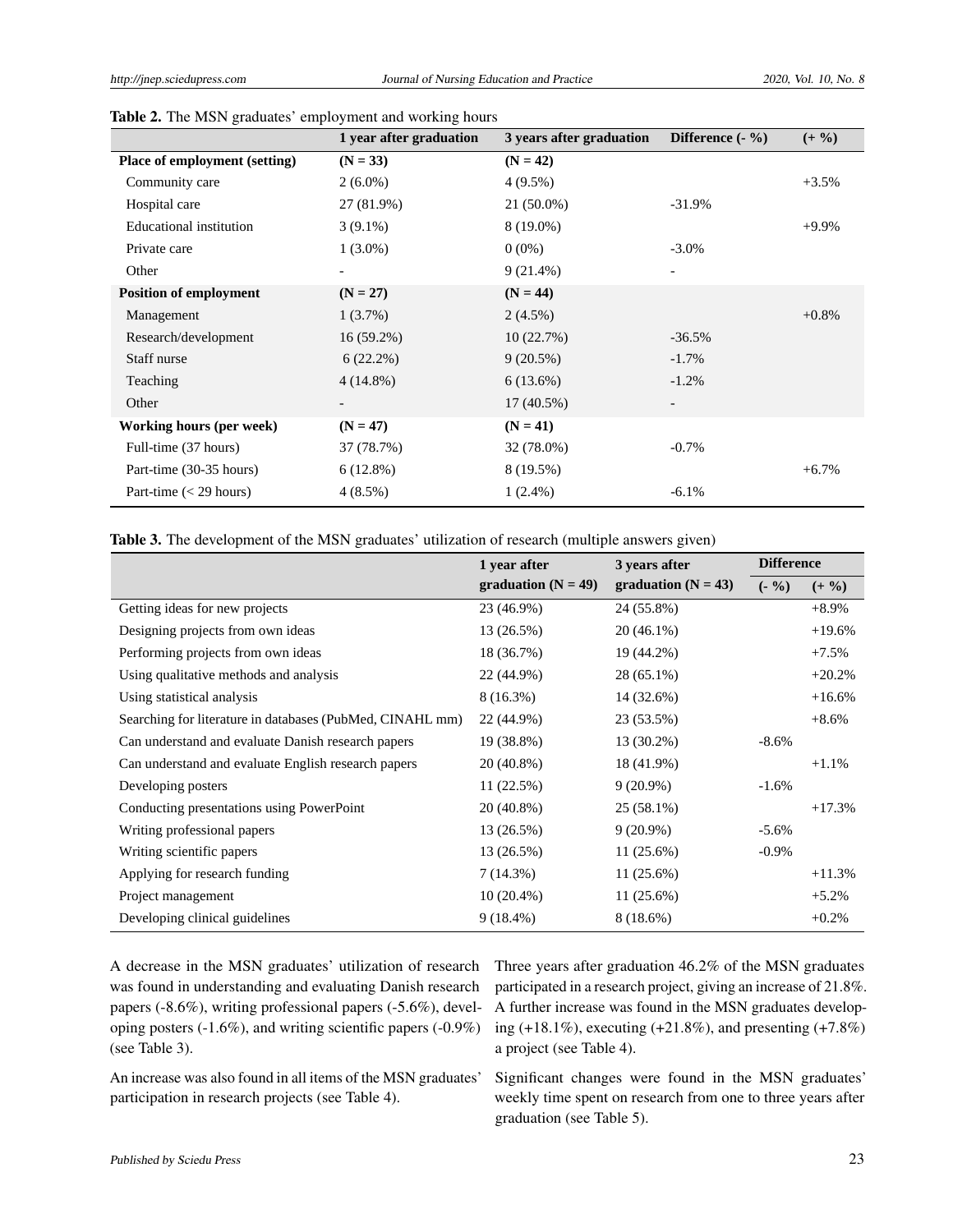|  |  |  |  | Table 4. The MSN graduates' participation in research projects (multiple answers given) |  |  |  |  |
|--|--|--|--|-----------------------------------------------------------------------------------------|--|--|--|--|
|--|--|--|--|-----------------------------------------------------------------------------------------|--|--|--|--|

|                                            | 1 year after graduation | 3 years after graduation | <b>Difference</b> |           |
|--------------------------------------------|-------------------------|--------------------------|-------------------|-----------|
|                                            | $(N = 49)$              | $(N = 39)$               | $(-\frac{9}{6})$  | $(+ 9/0)$ |
| No                                         | $30(61.2\%)$            | 21 (53.8%)               | $-7.4\%$          |           |
| Yes                                        | $12(24.4\%)$            | 18 (46.2%)               |                   | $+21.8%$  |
| I am participating in developing a project | $10(20.4\%)$            | 15 (38.5%)               |                   | $+18.1%$  |
| I am participating in executing a project  | $12(24.4\%)$            | 18 (46.2%)               |                   | $+21.8%$  |
| I am participating in presenting a project | $10(20.4\%)$            | $11(28.2\%)$             |                   | $+7.8%$   |

Table 5. Weekly time spent on research

| Hours spent on research per week | 1 year after graduation | 3 years after graduation | <b>Difference</b> |           |  |
|----------------------------------|-------------------------|--------------------------|-------------------|-----------|--|
|                                  | $(N = 41 (%))$          | $(N = 35 \, (%)$         | $(-\frac{9}{6})$  | $(+ 9/0)$ |  |
| 0 hours                          | $6(19.4\%)$             | $8(22.9\%)$              |                   | $+3.5%$   |  |
| $1-5$ hours                      | $12(29.3\%)$            | 18 (51.4%)               |                   | $+22.1%$  |  |
| $6-10$ hours                     | $12(29.3\%)$            | $3(8.6\%)$               | $-20.7%$          |           |  |
| $11-15$ hours                    | $4(9.8\%)$              | $2(5.7\%)$               | $-4.1\%$          |           |  |
| $16-20$ hours                    | $4(9.8\%)$              | $3(8.6\%)$               | $-1.2\%$          |           |  |
| $>21$ hours                      | $3(7.3\%)$              | $7(20.0\%)$              |                   | $+12.7%$  |  |

The MSN graduates had less allocated time for research, from one to three years after graduation, where 74.3% spent less than five hours per week on research, which was an increase of 25.6%. This essentially means that more MSN graduates spent fewer hours on research three years after graduation. However, an increase in 12.7% was detected in MSN graduates spending 21 hours per week or more on research (see Table 5).

An overall increase was found in the MSN graduates' work in improving their research knowledge (Table 6). An improvement was found in the MSN graduates' research knowledge in design  $(+4.5\%)$ , theory of science  $(+9.3\%)$ , qualitative methods (+7.9%), and analysis (+5.2%), and the largest increase was in learning about quantitative methods (+17.5%) and statistics  $(+16.8\%)$  (see Table 6).

Table 6. The MSN graduates' improvement of research knowledge (multiple answers given)

|                             | 1 year after graduation | 3 years after graduation | <b>Difference</b> |           |
|-----------------------------|-------------------------|--------------------------|-------------------|-----------|
|                             | $(N = 49 (%))$          | $(N = 37 (%))$           | $(-\% )$          | $(+ 9/0)$ |
| Designs                     | 15 (30.6%)              | $13(35.1\%)$             |                   | $+4.5%$   |
| Theory of science           | $10(20.4\%)$            | 11(29.7%)                |                   | $+9.3%$   |
| <b>Oualitative methods</b>  | $20(40.8\%)$            | 18 (48.7%)               |                   | $+7.9\%$  |
| Qualitative analysis        | $20(40.8\%)$            | $17(46.0\%)$             |                   | $+5.2%$   |
| <b>Ouantitative methods</b> | $6(12.2\%)$             | 11(29.7%)                |                   | $+17.5%$  |
| Statistical analysis        | $5(10.2\%)$             | $10(27.0\%)$             |                   | $+16.8%$  |

### 3.3 Beliefs relating to evidence-based practice and ability to implement it

Thirty-five MSN graduates answered this theme and the average total score was 58.0, median 59.0, and range 48- 72 (possible scores 16 to 80). The majority of the MSN graduates (83.4%) scored highest in belief in the value of evidence-based practice; overall, the MSN graduates had a strong belief in the value of evidence-based practice and their ability to implement it (see Table 7).

A total of 94.3% of the MSN graduates agreed or strongly agreed that critically appraising evidence is an important step in the evidence-based practice process. 88.6% agreed or strongly agreed that evidence-based guidelines can improve clinical care and that implementation of evidence-based practice will improve the care they deliver to their patients; 85.7% agreed or strongly agreed that evidence-based practice results in the best clinical care for patients. The lowest scores were seen in the MSN graduates' belief in their abilities to ac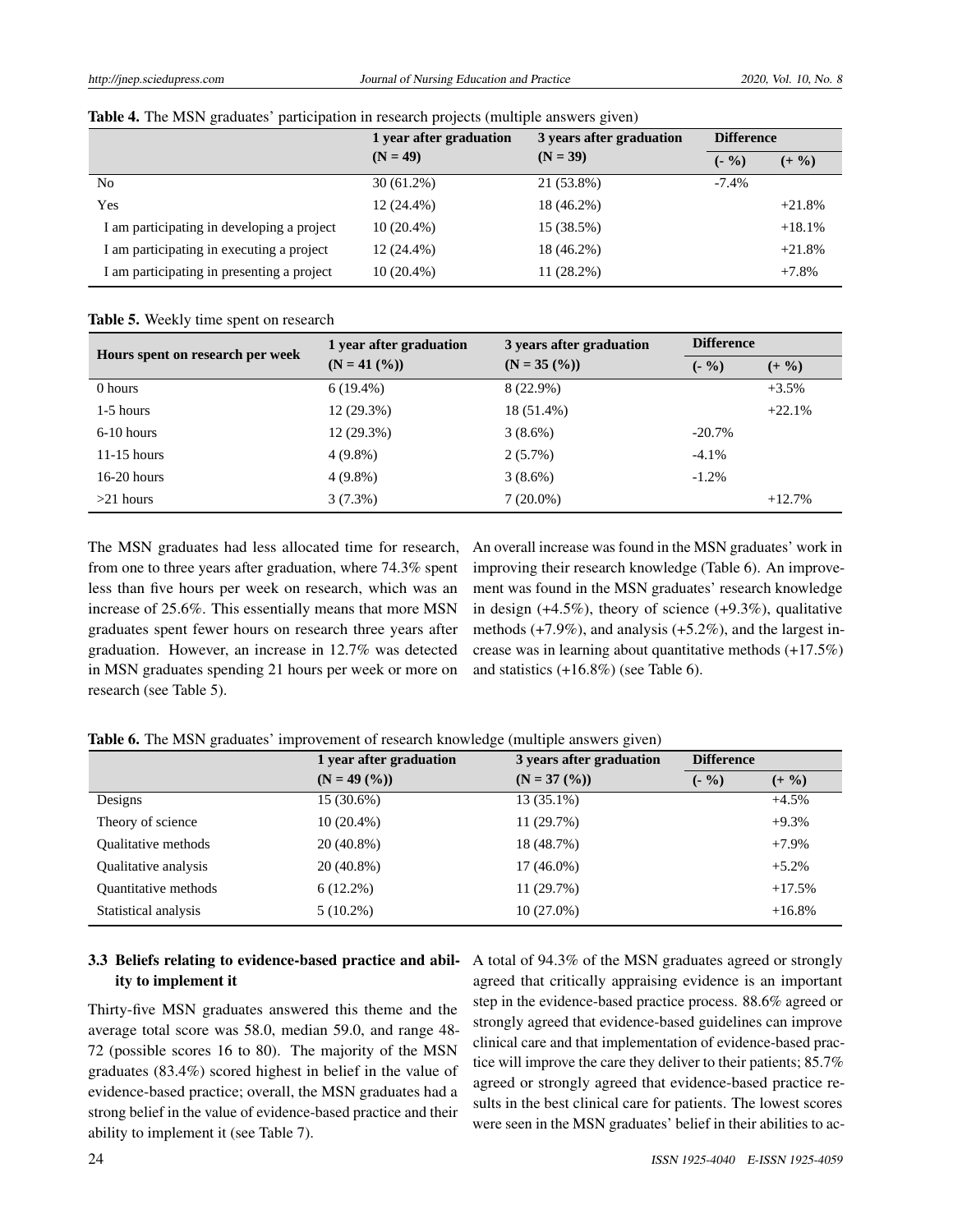cess the best resources in order to implement evidence-based practice (37.1%) and only one (2.8%) MSN graduate agreed or strongly agreed that evidence-based practice takes too

much time. However, 74.3% of the MSN graduates agreed or strongly agreed that evidence-based practice is difficult (see Table 7).

| Table 7. Beliefs relating to evidence-based practice (EBP) and ability to implement it |  |  |
|----------------------------------------------------------------------------------------|--|--|
|----------------------------------------------------------------------------------------|--|--|

|                                                                                                        | <b>Mean</b> | <b>Strongly agree</b> |
|--------------------------------------------------------------------------------------------------------|-------------|-----------------------|
|                                                                                                        | average     | or agree              |
|                                                                                                        | score       | $(N = 35 (%))$        |
| 1) Knowledge beliefs                                                                                   |             | $(60.6\%)$            |
| I am clear about the steps of EBP                                                                      | 3.57        | 23 (65.7%)            |
| I am sure that I can implement EBP                                                                     | 3.80        | 26 (74.3%)            |
| I am sure about how to measure the outcomes of clinical care                                           | 3.34        | 18 (51.4%)            |
| I know how to implement EBP sufficiently to make changes in practice                                   | 3.54        | 19 (54.3%)            |
| I am confident in my ability to implement EBP where I work                                             | 3.60        | 20 (57.1%)            |
| 2) Value beliefs                                                                                       |             | $(83.4\%)$            |
| I believe that EBP results in the best clinical care for patients                                      | 4.11        | 30 (85.7%)            |
| I believe that critically appraising evidence is an important step in the EBP process                  | 4.40        | 33 (94.3%)            |
| I am sure that evidence-based guidelines can improve clinical care                                     | 4.20        | 31 (88.6%)            |
| I am sure that implementing EBP will improve the care that I deliver to my patients                    | 4.03        | 31 (88.6%)            |
| I believe the care that I deliver is evidence based                                                    | 3.57        | $21(60.0\%)$          |
| 3) Resource beliefs                                                                                    |             | $(57.8\%)$            |
| I believe that I can search for the best evidence to answer clinical questions in a time efficient way | 3.60        | $20(57.1\%)$          |
| I believe that I can overcome barriers to implementing EBP                                             | 3.77        | $27(77.1\%)$          |
| I am sure that I can implement EBP in an efficient way                                                 | 3.49        | $21(60.0\%)$          |
| I am sure that I can access the best resources in order to implement EBP                               | 3.26        | 13 (37.1%)            |
| 4) Time and difficulties beliefs                                                                       |             | 38.6%                 |
| I believe that EBP takes too much time (reverse scored)                                                | 2.06        | $1(2.8\%)$            |
| I believe EBP is difficult (reverse scored)                                                            | 3.77        | 26 (74.3%)            |

## 3.4 The extent of implementation of evidence-based practice

Thirty-five MSN graduates answered this theme and the average total score was 13.6, median 10.0, and range 0 to 46 (possible score 0-72) and the majority of MSN graduates (52.4%) answered that they had not implemented any of the evidence-based practice within the last eight weeks (see Table 8).

Despite the very weak measure of the extent of implementation of evidence-based practice by the MSN graduates, 36.0% had implemented evidence-based practice one to four times and 8.9% had implemented evidence-based practice in the workplace five or more times during the last eight weeks (Table 8). Almost one-fourth of the MSN graduates had read and critically appraised a clinical research study (25.7%) and collected data on a patient problem (22.6%) five times or more within the last eight weeks. Additionally, 14.3% of the MSN graduates had evaluated a care initiative bycollecting patient outcome data, and critically appraised evidence from a research study. In contrast, research activities not performed by the MSN graduates were using an evidence-based practice guideline or systematic review to change clinical practice where I work (65.7%), changing practice based on a patient outcome data (62.9%), and evaluating the outcomes of a change in practice (62.9%) (see Table 8).

The open-ended questions of the questionnaire gave the MSN graduates an opportunity to describe an example of how they had implemented evidence-based practice in the workplace. Twenty-six of the MSN graduates (57.8%) chose to use this opportunity. Six MSN graduates (23.1%) explained the impact and influence that their concrete research projects had on their workplace. The projects described were: systematically oral screening for early warning on mucositis, collecting data from patients after discharge to adapt and change nursing trajectories, talking to intensive care patients' relatives about their expectations in order to attain improved collaboration, and involving patients and nurses in research, teaching, and clinical decision-making. Three MSN graduates (11.5%)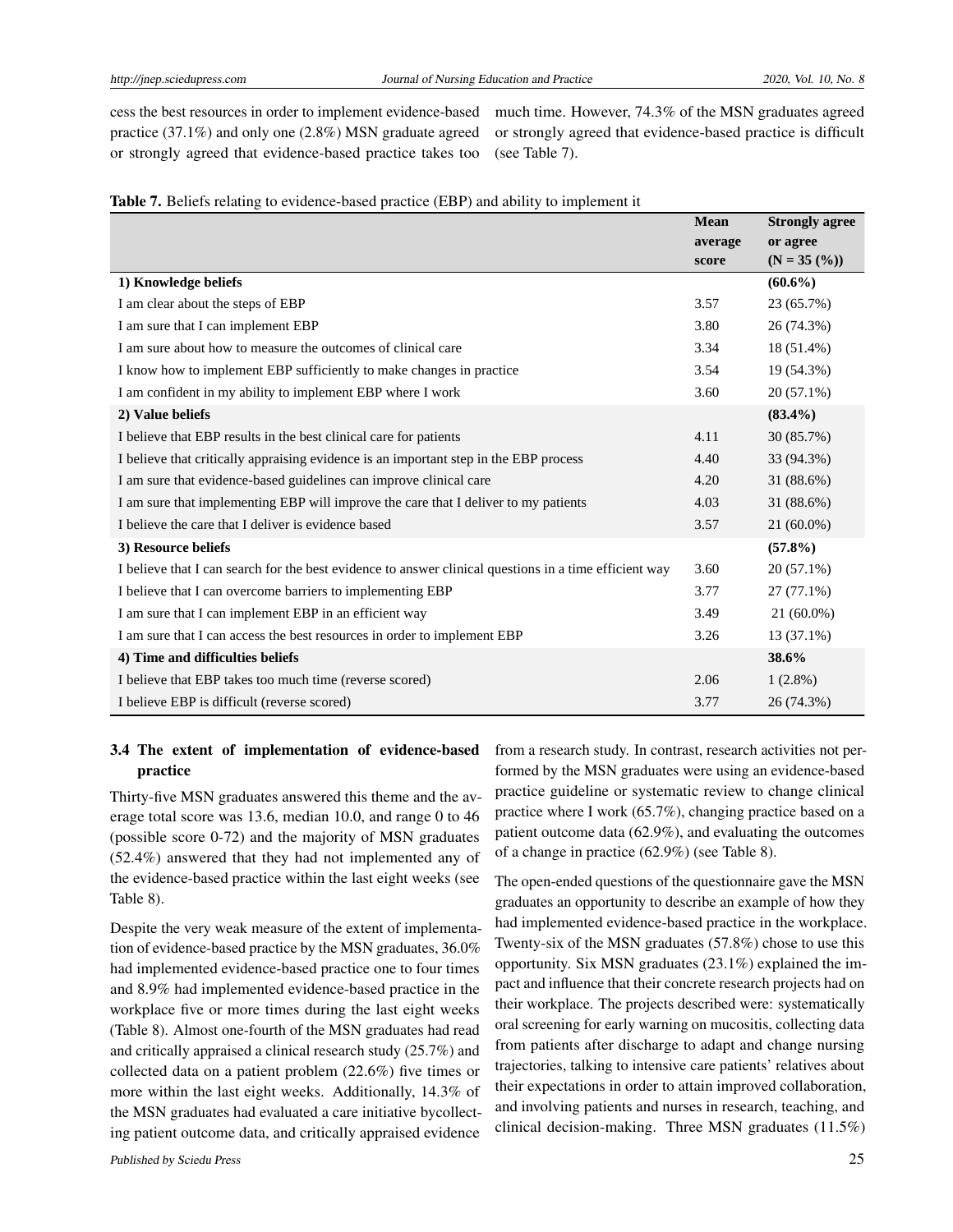worked with quality improvements in nurses using evidence-expressed hope to one day be able to implement evidencebased knowledge, data protection for patients, and recruit-based practice. Ten (38.5%) of the MSN graduates' answers ment and retention of nurses. Four MSN graduates (15.4%) were inconclusive.

|  |  | <b>Table 8.</b> The extent of implementation of evidence-based practice (EBP) in the last eight weeks ( $N = 35$ ) |  |  |  |  |
|--|--|--------------------------------------------------------------------------------------------------------------------|--|--|--|--|
|  |  |                                                                                                                    |  |  |  |  |

|                                                                                                     | 0 times<br>$(N = (%))$ | 1 to four<br>times        | 5 or more<br>times      | <b>Mean</b><br>average |
|-----------------------------------------------------------------------------------------------------|------------------------|---------------------------|-------------------------|------------------------|
| Shared the outcome data collected with colleagues                                                   | 14 (40.0%)             | $(N = (%))$<br>16 (45.7%) | $(N = (%))$<br>5(14.3%) | score<br>1.17          |
| Shared evidence from a study or studies in the form of a report or<br>$presentation > 2$ colleagues | $14(40.0\%)$           | $17(48.6\%)$              | $4(11.4\%)$             | 1.00                   |
| Shared an EBP guideline with a colleague                                                            | $17(48.6\%)$           | 15 (42.9%)                | $3(8.6\%)$              | 0.80                   |
| Shared evidence from a research study with a multidisciplinary team<br>member                       | $17(48.6\%)$           | $17(48.6\%)$              | $1(2.9\%)$              | 0.74                   |
| Used an EBP guideline or systematic review to change clinical<br>practice where I work              | 23 (65.7%)             | $11(31.4\%)$              | $1(2.9\%)$              | 0.51                   |
| Changed practice based on patient outcome data                                                      | $22(62.9\%)$           | 10(28.6%)                 | $3(8.6\%)$              | 0.63                   |
| Evaluated a care initiative by collecting patient outcome data                                      | 20 (57.1%)             | 9(25.7%)                  | 5(14.3%)                | 0.89                   |
| Evaluated the outcomes of a change in practice                                                      | 22 (62.9%)             | $11(31.4\%)$              | $2(5.7\%)$              | 0.54                   |
| Promoted the use of EBP to my colleagues                                                            | 18 (51.4%)             | 14 (40.0%)                | $3(8.6\%)$              | 0.86                   |
| Used evidence to change my clinical practice                                                        | 19 (54.3%)             | $14(40.0\%)$              | $2(5.7\%)$              | 0.69                   |
| Shared evidence from a research study with a patient/family member                                  | $21(60.0\%)$           | $13(37.1\%)$              | $0(0.0\%)$              | 0.43                   |
| Read and critically appraised a clinical research study                                             | $14(40.0\%)$           | 10(28.6%)                 | 9(25.7%)                | 1.34                   |
| Informally discussed evidence from a research study with a colleague                                | $13(37.1\%)$           | $17(48.6\%)$              | $2(5.7\%)$              | 0.91                   |
| Critically appraised evidence from a research study                                                 | $13(37.1\%)$           | $15(42.9\%)$              | 5(14.3%)                | 1.14                   |
| Generated a PICO question about my clinical practice                                                | 24 (68.6%)             | $8(22.9\%)$               | $1(2.9\%)$              | 0.37                   |
| Collected data on a patient problem                                                                 | 15 (42.9%)             | 10(28.6%)                 | 8 (22.6%)               | 1.23                   |
| <b>Accessed the National Guidelines Clearinghouse</b>                                               | 23 (65.7%)             | 10(28.6%)                 | $0(0.0\%)$              | 0.37                   |
| Accessed the Cochrane database of systematic reviews                                                | 21 (60.0%)             | 10(28.6%)                 | $2(5.7\%)$              | 0.51                   |
| Mean average                                                                                        | 52.4%                  | 36.0%                     | 8.9%                    | 0.79                   |

## 4. DISCUSSION

The results of the three-year retrospective follow-up cohort study showed an overall increased development in MSN graduates' research utilization and knowledge improvement. The MSN graduates described how they had increased their performance of the majority of their research activities, and increased their improvement of research knowledge and participation in research projects on all parameters. However, a decrease in time allocated to research was found, where 74.3% of the MSN graduates spent less than five hours per week on research three years after graduation, as opposed to 48.7% one year after graduation. This paradox could indicate that the MSN graduates spent their spare time on research. It is not a new phenomenon that academic nurses<sup>[\[23\]](#page-10-8)</sup> and clinical nurses $^{[27,32-34]}$  $^{[27,32-34]}$  $^{[27,32-34]}$  $^{[27,32-34]}$  use their spare time on research-related activities. A mixed methods study by Loke and colleagues  $[33]$ on clinical nurses' research activities showed how the clinical nurses were aware that research should be undertaken

in their own time and found it difficult to balance non-paid research work with family life. Renolen and colleagues<sup>[\[34\]](#page-10-18)</sup> conducted a grounded theory study on hospital nurses' struggle to balance daily workflow with evidence-based practice, where the nurses described limited time for evidence-based practice, which was considered to be over and above the normal workload. Despite research activities being listed as part of the academic nurses' job descriptions, many of these nurses perform research activities outside their normal working hours. A qualitative study showed how MSN graduates engaged in nursing research-related tasks in their spare time or while working shifts, in order to stay in focus and continue their motivation for conducting research.<sup>[\[23\]](#page-10-8)</sup>

Even though the MSN graduates had fewer hours allocated to research activities, from one to three years after graduation, they still believed strongly in the value of evidence-based practice and were confident in their ability to implement it.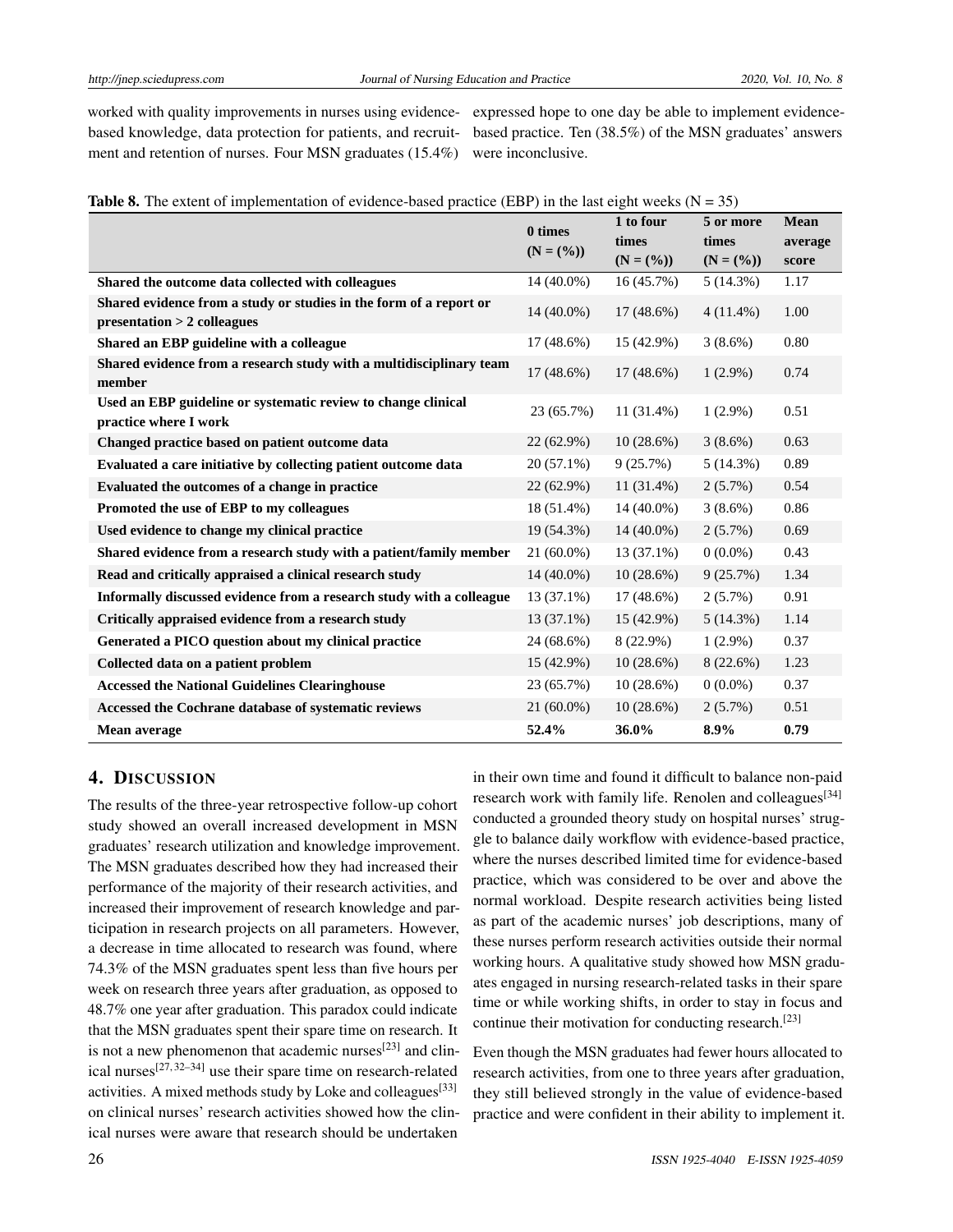The MSN graduates expressed an overall strong belief in the value of evidence-based practice (83.4%) and in their knowledge of evidence-based practice (60.6%); the average overall score for the MSN graduates' belief in evidencebased practice was 58.0 (possible scores 16 to 80). Findings from other studies using the EBP Belief scale were different regarding population and education of nurses.[\[31,](#page-10-16) [35,](#page-10-20) [36\]](#page-10-21) A cross-sectional study of 185 clinical oncology nurses in a Norwegian hospital showed an average overall mean score of 42 in the nurses' belief in evidence-based practice, and 71.8% agreed or strongly agreed in the value of evidence-based practice.[\[31\]](#page-10-16) Another survey revealed a mean average score of 60 for 3,901 chief nurse executives' belief in evidence-based practice.<sup>[\[35\]](#page-10-20)</sup> In a cross-sectional survey of 6,800 registered nurses in nine hospitals in Washington DC, Warren and col-leagues<sup>[\[36\]](#page-10-21)</sup> evaluated the strength of and opportunities for implementing evidence-based practice across the population. The study showed how younger nurses had more positive beliefs regarding evidence-based practice (mean score 59) than older nurses (mean score 57).<sup>[\[36\]](#page-10-21)</sup> Warren and colleagues<sup>[36]</sup> also found a statistically significant difference for belief in evidence-based practice between nurses at the lowest educational levels, such as associate degree (mean 56), diploma (mean 55), or bachelor degree (mean 58), compared to the highest educational degrees: the mean score for nurses with MSN degrees was 61 and the mean score for nurses with doctoral degrees was 66. Compared to the results of these studies, the present follow-up cohort study shows how the MSN graduates have stronger beliefs regarding evidencebased practice than nurses with a lower level of education. However, their scores were lower than those of the American chief and academic nurses. It is difficult to estimate the real differences; however, there seems to be a correlation between academic education, research competence and knowledge, with belief in the value of evidence-based practice.

The extent of implementation of evidence-based practice was very limited for the MSN graduates resulting in an average overall score of 13.6 (possible scores 0–72). The total score was higher than the results from Stokke and colleagues'<sup>[\[31\]](#page-10-16)</sup> study of clinical nurses (7.8), but lower than the average score for MSN graduates (22.18) and Doctorates (22.22) in Warren and colleagues' survey.[\[36\]](#page-10-21) Half of the MSN graduates (52.4%) answered that they had not (0 times) implemented evidence-based practice within the last eight weeks; only 36.0% of the MSN graduates had implemented evidencebased practice one to four times; and 8.9% had implemented evidence-based practice in the workplace five or more times during the last eight weeks. The results indicate how the MSN graduates increased their research knowledge and activities over the last three years, but only few used it directly to implement evidence-based practice. The top five evidencebased practice implementation initiatives performed by the MSN graduates five or more times during the last eight weeks were critical appraisal of a clinical research study (25.7%). collecting data on a patient problem (22.6%), evaluating a care initiative by collecting patient outcome data, (14.3%), and critical appraisal of evidence from a research study and (14.3%). All of these activities could be performed by the MSN graduates themselves. Whereas the activities not performed within the recent eight weeks by half of the MSN graduates were using an evidence-based practice guideline or systematic review to change clinical practice where I work (65.7%), changing practice based on a patient outcome data (62.9%), and evaluating the outcomes of a change in practice (62.9%). The MSN graduates' choice to perform research activities that could be initiated by themselves could also correlate with their lack of allocated time to conduct research during their working hours. In that case, the MSN graduates needed to select research activities that could be conducted at home or during their shifts.

However, if the MSN graduates conduct their research at home, the level of implementation of evidence-based practice will decrease even more, since it is defined as a hands-on change and improvement of the quality and trajectory of patient care through well-designed studies, including systematic research, clinical expertise, and patients' prefer-ences.<sup>[\[17,](#page-10-2)[37\]](#page-10-22)</sup> Implementation of evidence-based practice must be performed in close contact with clinical practice to ensure a successful change process.[\[37\]](#page-10-22) However, despite the low score on the EBP Implementation scale, the open-ended questions suggested that 23.1% of 26 MSN graduates conducted research activities that influenced evidence-based practice in their workplace. The research and developmental projects concerned close-to-practice issues, such as oral screening for early warning on mucositis, adapting and changing nursing trajectories, strengthening collaboration with relatives, data protection for patients, recruitment and retention of nurses, and working with quality improvements in nurses' use of evidence-based knowledge by involving patients and nurses in research, teaching, and clinical decision-making.

## Limitations

The greatest limitation of this study was the medium response rate of 69.23% with only 82% replying to all items in the questionnaire. The level of response rate is an important factor in assessing the value of research findings.<sup>[\[38\]](#page-10-23)</sup> However, the methodological literature recommends a minimum response-rate level of 50%,<sup>[\[39\]](#page-10-24)</sup> 60%,<sup>[\[40\]](#page-10-25)</sup> and 80%,<sup>[\[41\]](#page-10-26)</sup> which is why the response rate in this follow-up cohort study is sufficient.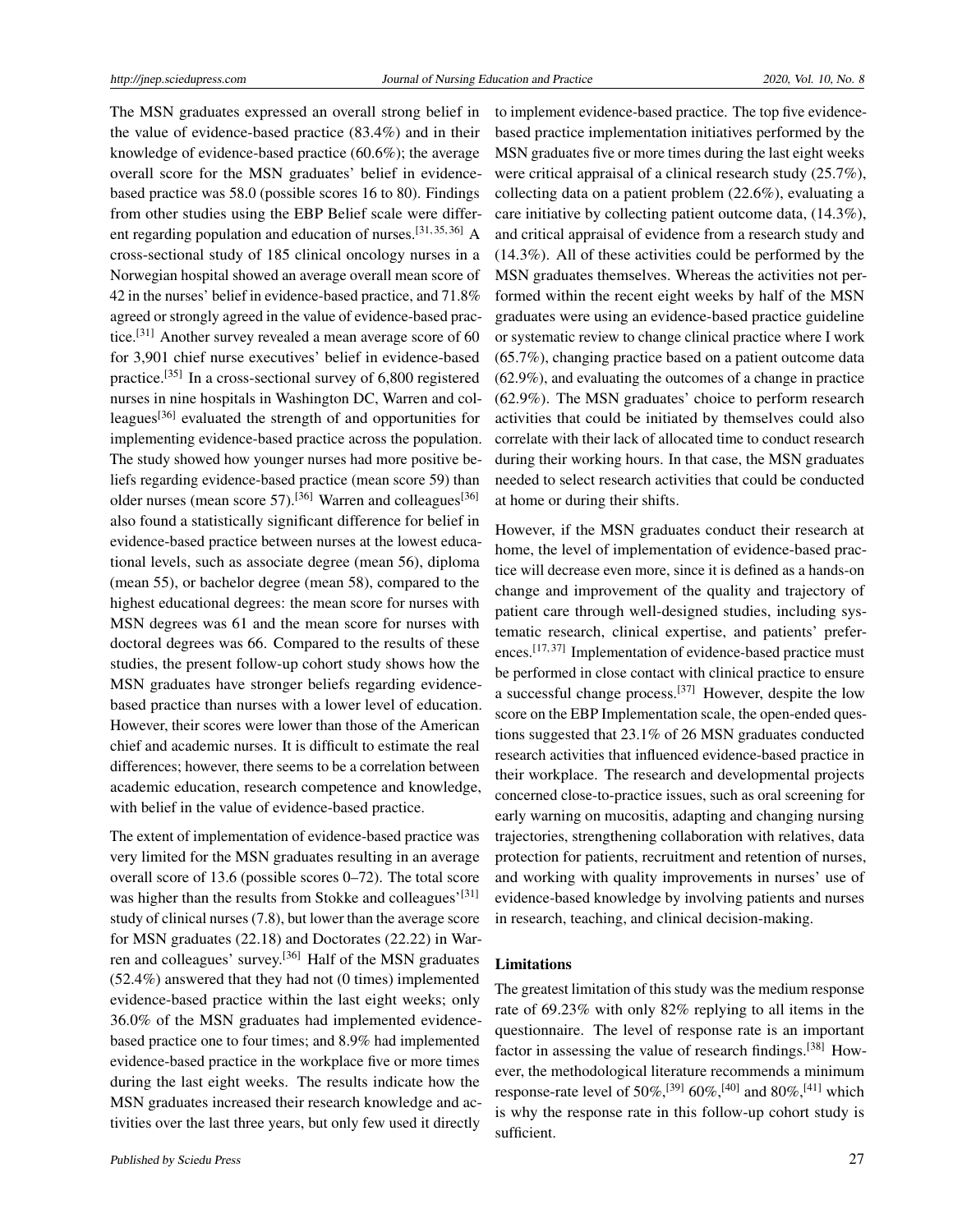Data were collected at one university in Denmark from a co-hort of MSN nurses.<sup>[\[21,](#page-10-6)[23\]](#page-10-8)</sup> Including participants from other Masters programs in Denmark could have made a difference to the results regarding beliefs about evidence-based practice and competencies to implement it. However, in accordance with the methodological structure of cohort studies, $[22]$  no further inclusion was made.

#### 5. CONCLUSION

A three-year retrospective follow-up cohort study of MSN nurses graduating from a Danish university was performed to describe and compare the development of the MSN graduates' research utilization and improvement of knowledge, and to describe their beliefs relating to evidence-based practice and their ability to implement it in the workplace.

The results showed an overall increased development in MSN graduates' research utilization and improvement in knowledge, and an overall stronger belief in the value of evidence-based practice, and in their knowledge of it. However, a decrease in time allocated to research was also found. 74.3% of the MSN nurses spent less than five hours per week on research, which could explain the very weak measure of the extent of implementation of evidence-based practice

by the MSN nurses, where half (52.4%) of the participants replied that they had not implemented evidence-based practice within the last eight weeks.

The study concludes that the MSN nurses' knowledge and perceived importance of research is not enough to overcome the barrier of time to implement evidence-based practice. The conclusion therefore ends with a question about whether time is still an issue–even for academic nurses, who are employed to implement evidence-based practice. If the barriers to nursing research are not taken seriously by nursing management, then the extent of implementation of evidencebased practice and the improvement of quality in patient care and trajectories will continue to be very limited. There is a need to explore future considerations about how to profit from the research expertise of the academic nurses in clinical practice.

#### ACKNOWLEDGEMENTS

I would like to thank the Master graduating nurses for their time and effort in participating with appreciated knowledge for this study.

## CONFLICTS OF INTEREST DISCLOSURE

The authors declare that there are no conflicts of interest.

#### **REFERENCES**

- <span id="page-9-0"></span>[1] Graue M, Rasmussen B, Iversen AS, et al. Learning transitions–a descriptive study of nurses' experiences during advanced level nursing education. BMC Nurs. 2015; 14: 30. PMid:25977642 [https:](https://doi.org/10.1186/s12912-015-0080-z) [//doi.org/10.1186/s12912-015-0080-z](https://doi.org/10.1186/s12912-015-0080-z)
- <span id="page-9-1"></span>[2] Zahran Z. Master's level education in Jordan: A qualitative study of key motivational factors and perceived impact on practice. Nurse Educ Today. 2013; 33(9): 1051-1056. PMid:22583814 [https:](https://doi.org/10.1016/j.nedt.2012.04.007) [//doi.org/10.1016/j.nedt.2012.04.007](https://doi.org/10.1016/j.nedt.2012.04.007)
- <span id="page-9-2"></span>[3] Cotterill-Walker SM. Where is the evidence that master's level nursing education makes a difference to patient care? A literature review. Nurse Educ Today. 2012; 32(1): 57-64. PMid:21371793 <https://doi.org/10.1016/j.nedt.2011.02.001>
- <span id="page-9-3"></span>[4] Aiken LH, Sloane DM, Bruyneel L, et al. Nurse staffing and education and hospital mortality in nine European countries: a retrospective observational study. The Lancet. 2014; 383(9931): 1789-1790. [https://doi.org/10.1016/S0140-6736\(13\)62631-8](https://doi.org/10.1016/S0140-6736(13)62631-8)
- <span id="page-9-4"></span>[5] McMaster R, Jammali-Blasi A, Andersson-Noorgard K, et al. Research involvement, support needs, and factors affecting research participation: A survey of mental health consultation liason nurses. Int J Men Health Nurs. 2013; 22(2): 154-161. PMid:22762255 [https://doi.org/10.1111/j.1447-0349.2012.00857.x](https://doi.org/10.1111/j.1447-0349.2012.00857.x )
- <span id="page-9-5"></span>[6] Hulme PA. Cultural considerations in evidence-based practice. J Transcul Nurs. 2010; 21(3): 271-280. PMid:20527676 [https:](https://doi.org/10.1177/1043659609358782) [//doi.org/10.1177/1043659609358782](https://doi.org/10.1177/1043659609358782)
- <span id="page-9-6"></span>[7] Sandelowski M. Using qualitative research. Qual Health Res. 2004; 14(10): 1366-1386. PMid:15538005 [https://doi.org/10.1177/](https://doi.org/10.1177/1049732304269672) [1049732304269672](https://doi.org/10.1177/1049732304269672)
- <span id="page-9-7"></span>[8] Sackett DL, Rosenberg WMC, Muir Gray JA, et al. Evidence based medicine: What it is and what it isn't. BMJ. 1996; 312(7023): 71-72. PMid:8555924 <https://doi.org/10.1136/bmj.312.7023.71>
- <span id="page-9-8"></span>[9] Rycroft-Malone J, Seers K, Chandler J, et al. The role of evidence, context, and facilitation in an implementation trial: implications for the development of the PARIHS framework. Impl Scien. 2013; 8(1): art. 28. PMid:23497438 [https://doi.org/10.1186/1748-590](https://doi.org/10.1186/1748-5908-8-28) [8-8-28](https://doi.org/10.1186/1748-5908-8-28)
- <span id="page-9-9"></span>[10] Van Achterberg T, Schoonoven L, Grol R. Nursing implementation science: How evidence-based nursing requires evidence-based implementation. J Nurs Scholar. 2008; 40(4): 302-310. PMid:19094144 <https://doi.org/10.1111/j.1547-5069.2008.00243.x>
- <span id="page-9-10"></span>[11] Stetler CB. Refinement of the Stetler/Marram model for application of research findings into practice. Nurs Out. 1994; 42: 15-25. [https://doi.org/10.1016/0029-6554\(94\)90067-1](https://doi.org/10.1016/0029-6554(94)90067-1)
- <span id="page-9-11"></span>[12] Kitson A, Harvey G, McCormack B. Enabling the implementation of evidence based practice: A conceptual framework. Qual Health Care. 1998; 7: 149-158. PMid:10185141 [https://doi.org/10.1136/](https://doi.org/10.1136/qshc.7.3.149) [qshc.7.3.149](https://doi.org/10.1136/qshc.7.3.149)
- <span id="page-9-12"></span>[13] Breimaier HE, Halfens RJ, Lohrmann C. Nurses' wishes, knowledge, attitudes and perceived barriers on implementing research findings into practice among graduate nurses in Austria. J Clin Nurs. 2011; 20(11-12): 1744-1756. PMid:21362075 [https://doi.org/10.1](https://doi.org/10.1111/j.1365-2702.2010.03491.x) [111/j.1365-2702.2010.03491.x](https://doi.org/10.1111/j.1365-2702.2010.03491.x)
- <span id="page-9-13"></span>[14] Brown CE, Ecoff L, Kim SC, et al. Multi-institutional study of barriers to research utilisation and evidence-based practice among hospital nurses. J Clin Nurs. 2010; 19(13-14): 1944-1951. PMid:20920021 <https://doi.org/10.1111/j.1365-2702.2009.03184.x>